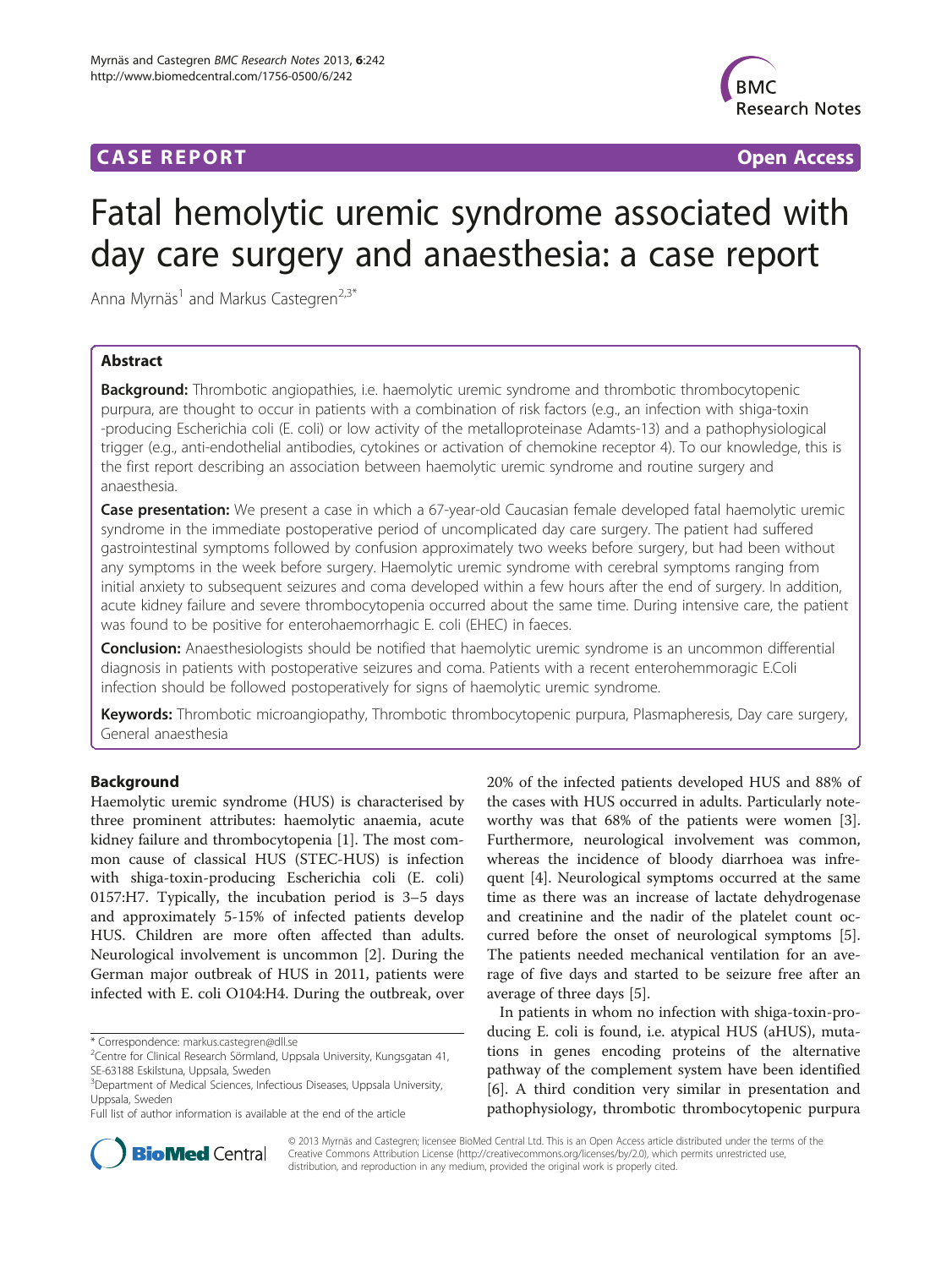<span id="page-1-0"></span>(TTP), is associated with either a low activity of the metalloproteinase Adamts-13 or antibodies to the protein [\[7](#page-3-0)]. All three conditions are sometimes referred to as thrombotic microangiopathies (TMAs) [[7\]](#page-3-0).

In contrast to aHUS, which has a known risk of recurrence following renal transplantation [[8\]](#page-3-0), STEC-HUS is regarded as a unique event not associated with recurrence of the symptoms [\[9](#page-3-0)]. In the reports after the 2011 outbreak of STEC-HUS no comments about patients with recurrent presentations were noted [[5,10\]](#page-3-0).

Drug-associated HUS is a commonly acknowledged condition in which the proposed mechanisms are direct endothelial effects or immune-mediated effects associated with deficient Adamts-13 activity [\[11\]](#page-3-0). The most commonly implicated drugs are quinine, mitomycin-C, tacrolimus and cyclosporine, as well as platelet-acting drugs, such as clopidogrel and ticlopidine [\[12\]](#page-3-0). Other than the most common drugs associated with HUS, reports of a suspected association can be found between the development of HUS and treatment with antibiotics, i.e. penicillin and piperacillin, non-steroidal anti-inflammatory drugs,  $H_2$ -receptor antagonists and simvastatin [[11\]](#page-3-0).

Adamts-13 protein deficiency is not enough for the development of TTP; rather, a pathophysiological trigger is required for the precipitation of the condition [\[13](#page-3-0)]. Anti-endothelial antibodies or cytokines have been proposed as such triggers [\[13](#page-3-0)]. An interplay between a predisposing condition and a pathophysiological trigger is most likely also required in STEC-HUS and aHUS, where activation of chemokine receptor 4 (CXCR4/ stromal cell-derived factor-1(SDF-1) pathway) has been proposed as a trigger mechanism [\[14\]](#page-3-0). Ubiquitin, a natural CXCR4 agonist [[15\]](#page-3-0), is released systemically following trauma and inflammation [[16\]](#page-3-0).

Evidenced-based treatments for TMAs are lacking; however, plasma exchange therapy has been used with varying success [\[17](#page-3-0)]. Complement inhibitor treatment with the monoclonal antibody against the compliment

protein C5, eculizumab, has been used successfully in recent trials in aHUS [\[6](#page-3-0)].

To our knowledge, there are no publications or case reports describing an association between STEC-HUS with uncomplicated anaesthesia and routine orthopaedic surgery.

## Case presentation

A 67-year-old Caucasian female with glipizide- and metformin-treated diabetes mellitus and enalapril-treated arterial hypertension presented for open reposition and Zuggurtung fixation of a fracture of the olecranon. The elbow was fractured in a bicycle accident and had been conservatively treated for 14 days prior to surgery. The patient had suffered from diarrhoea and signs of confusion in the period between the trauma and surgery, but had been free of gastrointestinal or neurological symptoms during the week before surgery. The patient had not sought professional medical advice for these symptoms. When the patient presented for surgery, she was lucid, without any gastrointestinal symptoms and otherwise physically well. The preoperative laboratory workup tests were without pathological signs (Table 1). At the operating ward, 1 g paracetamol, 100 mg diclofenac, 10 mg oxycodone and 25 mg meclizine were administered orally as premedication. The anaesthesia was induced with propofol and fentanyl. The airway was secured by orotracheal intubation after which the anaesthesia was maintained with sevoflurane. The time of surgery was 31 min and the total anaesthesia duration was 70 min. After uncomplicated surgery and anaesthesia, the patient was transferred to the postoperative unit from where the patient went home after 3 h accompanied by her next of kin. During the first postoperative evening and night, the patient's next of kin observed that the patient had problems with articulating words followed by increasing anxiety and confusion. At the next morning, the patient only spoke unrecognizable words, and by the afternoon, she could not walk. Approximately

| Days after surgery                                           | Pre-operative<br>analyses |     | $\overline{2}$ | 4   | 6    | 13   |
|--------------------------------------------------------------|---------------------------|-----|----------------|-----|------|------|
| Glasgow coma scale                                           | 15                        |     | 3              |     | 6    |      |
| Haemoglobin (g $\times$ L <sup>-1</sup> )                    | 121                       | 111 | 86             | 101 | 102  | 104  |
| Platelet count $(10^9 \times L^{-1})$                        |                           | 112 | 31             | 84  | 113  | 389  |
| Leukocyte count $(10^9 \times L^{-1})$                       |                           | 8.6 | 9.3            | 11  | 12.1 | 28.5 |
| C-reactive protein ( $\mu$ mol $\times$ L <sup>-1</sup> )    |                           | 76  | 134            | 59  | 9    | 30   |
| Creatinine ( $\mu$ mol $\times$ L <sup>-1</sup> )            | 53                        | 207 | 313            | 209 | 128  |      |
| Prothrombin time (INR)                                       |                           | 1.1 | 1.1            | 1.1 | 1.1  | 1.1  |
| Bilirubin total ( $\mu$ mol $\times$ L <sup>-1</sup> )       |                           |     | 24             |     |      |      |
| Lactate dehydrogenase ( $\mu$ kat $\times$ L <sup>-1</sup> ) |                           |     | 21.5           |     | 4    |      |

Table 1 Development of the glasgow coma scale and laboratory parameters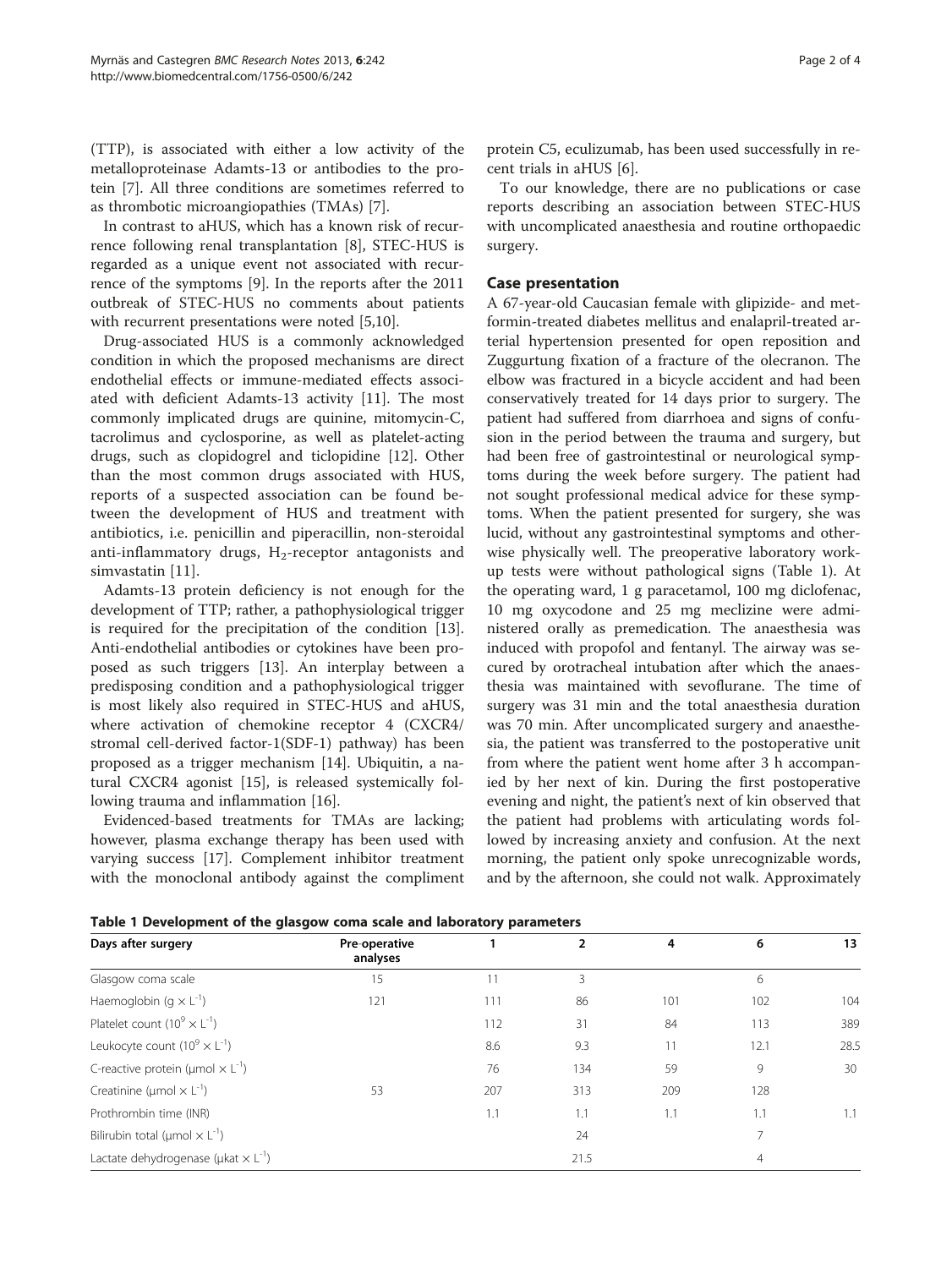24 h after leaving the hospital, the patient presented at the emergency ward. Respiration and circulation were normal and the patient was afebrile. A computed tomography (CT) scan of the brain was performed as well as an analysis of the cerebrospinal fluid, with both indicating no pathological signs. A neurological consult ordered an electroencephalogram (EEG) and a magnetic resonance imaging (MRI) of the brain to be performed as soon as possible at a secondary hospital to which the patient was referred. At arrival to the secondary hospital on the second postoperative day, the patient did not respond verbally, could not open her eyes spontaneously and the best motor response was withdrawal of the limbs on pain stimulation (Glasgow Coma Scale, GCS 9). It was noted that plasma creatinine was elevated to 313  $\mu$ mol × L<sup>-1</sup>. Except for an elevated C-reactive protein (CRP) at 76 mg  $\times$  L<sup>-1</sup>, all blood analyses were in the normal range, including haemoglobin, leucocyte and platelet count. On the night between the second and third postoperative day, the patient suffered a generalised tonic-clonic seizure. The patient was transferred to the intensive care unit, where she, was orotracheally intubated and mechanically ventilated. A second CT scan of the brain showed no bleeding or ischaemic signs. The patient was respiratory and circulatory stable and did not require an increased oxygen fraction or vasoactive drugs. The patient was anuric, was not icteric and did not have any pathological signs on the skin. Blood cultures were drawn and an antibiotic was given based on a body temperature of 38.9°C and tachycardia. The patient was started at 4 g piperacillin-tazobactam 3 times per day intravenously (i.v.). The cultures did not show any bacterial growth. Because the patient had elevated serum potassium of 5.8 mmol  $\times$  L<sup>-1</sup> and hyponatraemia of 131 mmol  $\times$  L<sup>-1</sup>, blood was analysed for serum cortisol on the suspicion of Addison's disease. Accordingly, the patient was given 100 mg hydrocortisone i.v. Cortisol in serum was found to be 796 nmol  $\times$  L<sup>-1</sup> and thus the suspicion of Addison's disease was refuted. The patient was now anaemic with a haemoglobin of 86 g  $\times$  L<sup>-1</sup> and thrombocytopenic with a platelet count of 31  $\times$  10<sup>9</sup>  $\times$  L<sup>-1</sup>. Lactate dehydrogenase was elevated to 21.5μkat  $\times$  L<sup>-1</sup> and haptoglobin low at 0.07  $g \times L^{-1}$ , which indicate haemolysis. The blood film showed schistocytosis., On the third postoperative day, plasmapheresis was started on the indication of HUS/ TTP. One plasma volume was replaced daily for four days and continuous veno-venous haemodiafiltration was performed between plasmapheresis treatments. The patient's haemoglobin and platelet count improved during treatment (Table [1](#page-1-0)). The same positive development was seen for creatinine. Neurological status improved slowly and on the seventh postoperative day, GCS was 6 with withdrawal of the limbs on pain stimulation. Polymerase chain reaction (PCR) revealed enterohaemorrhagic E. coli

(EHEC) in faeces. The serotype was non-O157, produced verotoxin type 2 and was eae-gene negative. Blood analysis of Adamts-13 protein activity showed normal levels and antibodies against the protein were not observed. Signs of multiple small ischaemic fronto-temporal cortical lesions were noted on an MRI scan, as well as lesions in the circulus Willisi and the basilar artery with narrowing and more distal dilatations of the vessels. Analyses of antineutrophil antibodies and anti-neutrophil cytoplasmic antibodies were negative. The neurological consult assessed the clinical picture together with the MRI findings as thrombotic microangiopathy. The patient continued to show slow improvement in neurological status with spontaneous eye opening and the ability to move all limbs, although with substantial weakness. The patient could make eye contact on instructions on the  $20<sup>th</sup>$  postoperative day but was still anuric and in need of intermittent haemodialysis and mechanical ventilatory support. On the 21<sup>st</sup> postoperative day, the patient suffered a generalised tonicclonic seizure followed by deep coma (GCS 3). EEG showed generalised deeply suppressed activity. A joint decision was made with the next of kin to withdraw all treatment. The patient died 6 h later.

## **Discussion**

The present case of a patient with gastrointestinal symptoms before the onset of HUS and positive PCR of EHEC in faeces is a classic case of HUS. The features of the E. coli being non-serotype O157, verotoxin 2-producing and eae-gene negative, together with the neurological symptoms in an adult female, are uncharacteristic of classical STEC-HUS but similar to the German outbreak of E. coli O104:H4 in 2011 [\[4](#page-3-0)]. In this case, the patient had suffered gastrointestinal symptoms followed with transient confusion and recovered from all symptoms over a week prior to surgery. However, in the immediate postoperative period, the cerebral symptoms recurred, only now with rapid deterioration from confusion and agitation to fulminant epileptic seizures and deep coma. The progression from a patient without symptoms before surgery and anaesthesia to fulminant HUS in conjunction with deep unconsciousness took less than 48 h. This close temporal relationship suggests a direct causal effect between the therapy given during surgery and anaesthesia and the recurrence of fulminant HUS. It might be hypothesised that the inflammatory response induced by surgery and anaesthesia activated cell surface receptors (e.g., CXCR4) in a patient at risk of developing HUS because of an EHEC infection, which would hasten the progression of the disease [[13-16](#page-3-0)]. The noteworthy association in time between anaesthesia for uncomplicated surgery and the unique recurrence of STEC-HUS has, to our knowledge, not been described previously.